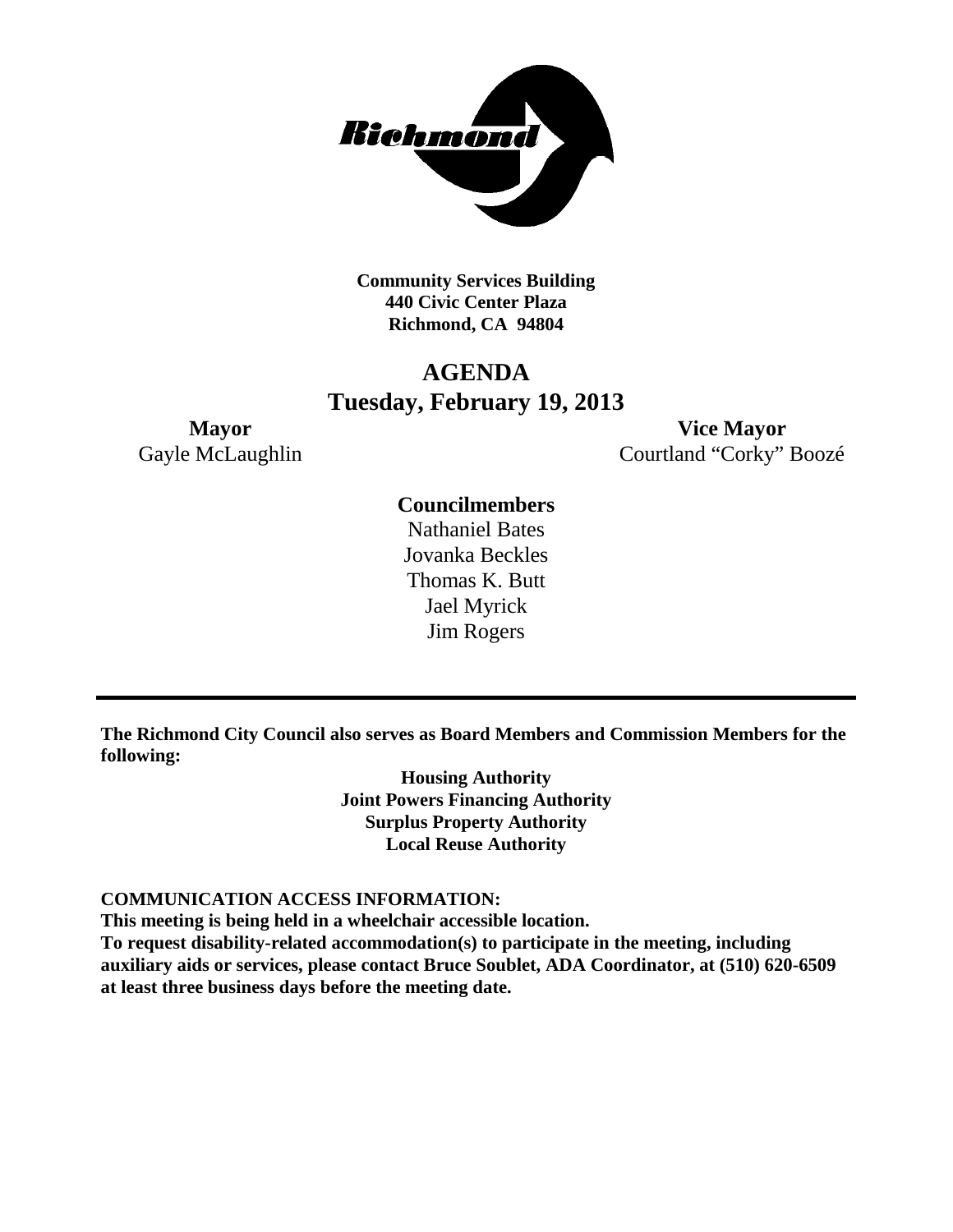# **MEETING PROCEDURES**

The City of Richmond encourages community participation at its City Council meetings and has established procedures that are intended to accommodate public input in a timely and time-sensitive way. As a courtesy to all members of the public who wish to participate in City Council meetings, please observe the following procedures:

**PUBLIC COMMENT ON AGENDA ITEMS:** Anyone who desires to address the City Council on items appearing on the agenda must complete and file a pink speaker's card with the City Clerk **prior** to the City Council's consideration of the item. Once the City Clerk has announced the item and discussion has commenced, no person shall be permitted to speak on the item other than those persons who have submitted their names to the City Clerk. Your name will be called when the item is announced for discussion. **Each speaker will be allowed TWO (2) MINUTES to address the City Council on NON-PUBLIC HEARING items listed on the agenda.**

**OPEN FORUM FOR PUBLIC COMMENT:** Individuals who would like to address the City Council on matters not listed on the agenda or on **Presentations, Proclamations and Commendations, Report from the City Attorney, or Reports of Officers** may do so under Open Forum. All speakers must complete and file a pink speaker's card with the City Clerk **prior** to the commencement of Open Forum. **The amount of time allotted to individual speakers shall be determined based on the number of persons requesting to speak during this item. The time allocation for each speaker will be as follows: 15 or fewer speakers, a maximum of 2 minutes; 16 to 24 speakers, a maximum of 1 and one-half minutes; and 25 or more speakers, a maximum of 1 minute.**

### **SPEAKERS ARE REQUESTED TO OCCUPY THE RESERVED SEATS IN THE FRONT ROW BEHIND THE SPEAKER'S PODIUM AS THEIR NAME IS ANNOUNCED BY THE CITY CLERK.**

**CONSENT CALENDAR:** Consent Calendar items are considered routine and will be enacted, approved or adopted by one motion unless a request for removal for discussion or explanation is received from the audience or the City Council. A member of the audience requesting to remove an item from the Consent Calendar must complete and file a speaker's card with the City Clerk **prior to the City Council's consideration of Agenda Review.** An item removed from the Consent Calendar may be placed anywhere on the agenda following the City Council's agenda review.

Any law enforcement officer on duty or whose service is commanded by the presiding officer shall be Sergeant-at-Arms of the Council meetings. He/she, or they, shall carry out all orders and instructions given by the presiding officer for the purpose of maintaining order and decorum at the Council meetings (City Council Rules of Procedure and Order Section III F, RMC Section 2.12.030).

**\*\*\*\*\*\*\*\*\*\*\*\*\*\*\*\*\*\*\*\*\*\*\*\*\*\*\*\*\*\*\*\*\*\*\*\*\*\*\*\*\*\*\*\*\*\*\*\*\*\*\*\*\*\*\*\*\*\***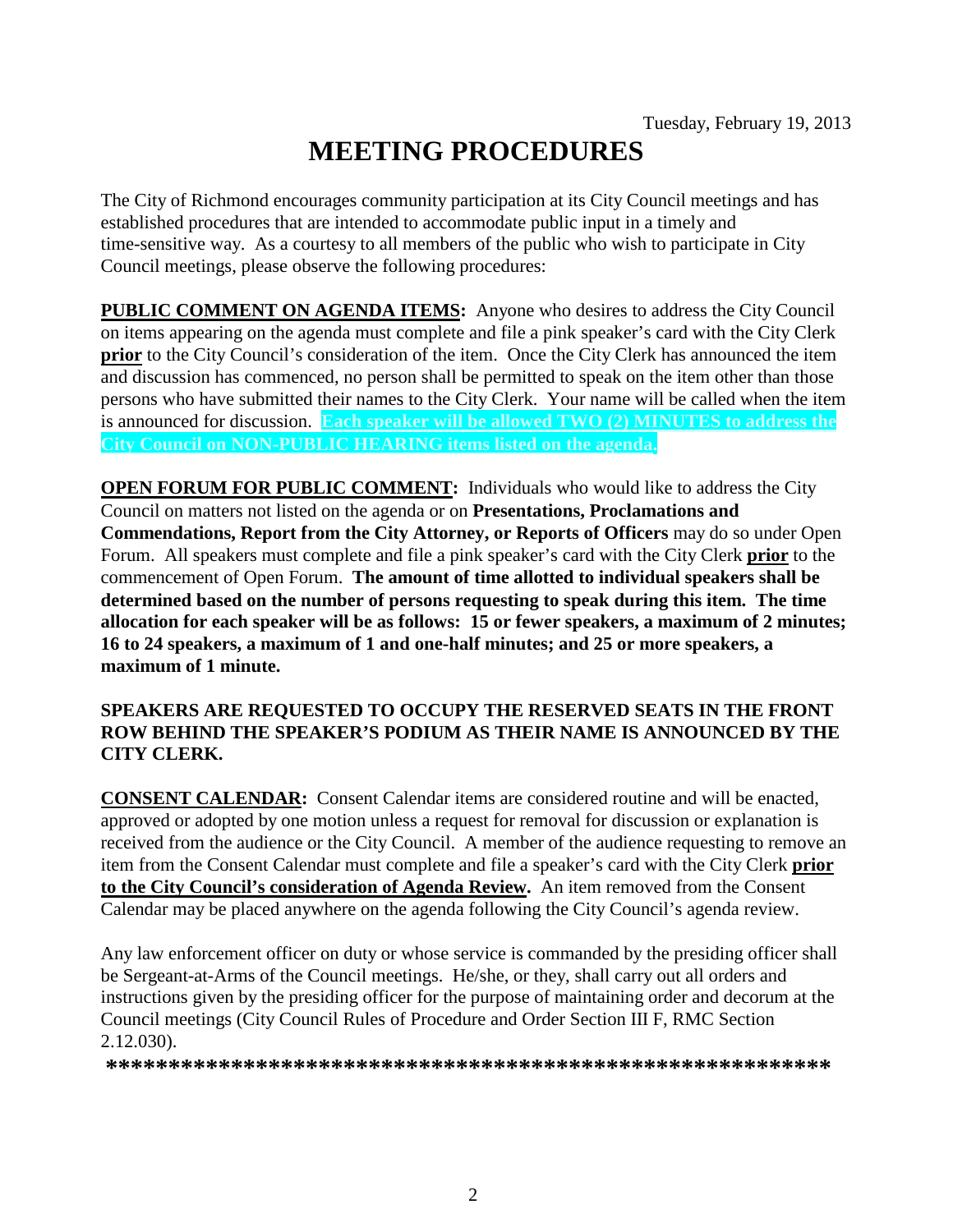# **EVENING OPEN SESSION**

5:30 p.m.

### **A. ROLL CALL**

#### **B. PUBLIC COMMENT**

### **C. ADJOURN TO CLOSED SESSION**

# **CLOSED SESSION**

Shimada Room of the Community Services Building

#### **A. CITY COUNCIL**

**A-1.** LIABILITY CLAIMS - PENDING LITIGATION (Government Code Section 54956.9):

Aaron Nunley vs. City of Richmond

Pamelar Kimbal vs. City of Richmond

### A-2. CONFERENCE WITH REAL PROPERTY NEGOTIATOR (Government Code Section 54956.8):

Property: 2566 Macdonald Avenue Negotiating Party: Native American Health Center Agency Negotiator: Bill Lindsay Under negotiation: Price and Terms of Payment

Property: 440 Civic Center Plaza, Third Floor Negotiating Party: National Park Service Agency Negotiator: Bill Lindsay Under Negotiation: Price and Terms of Payment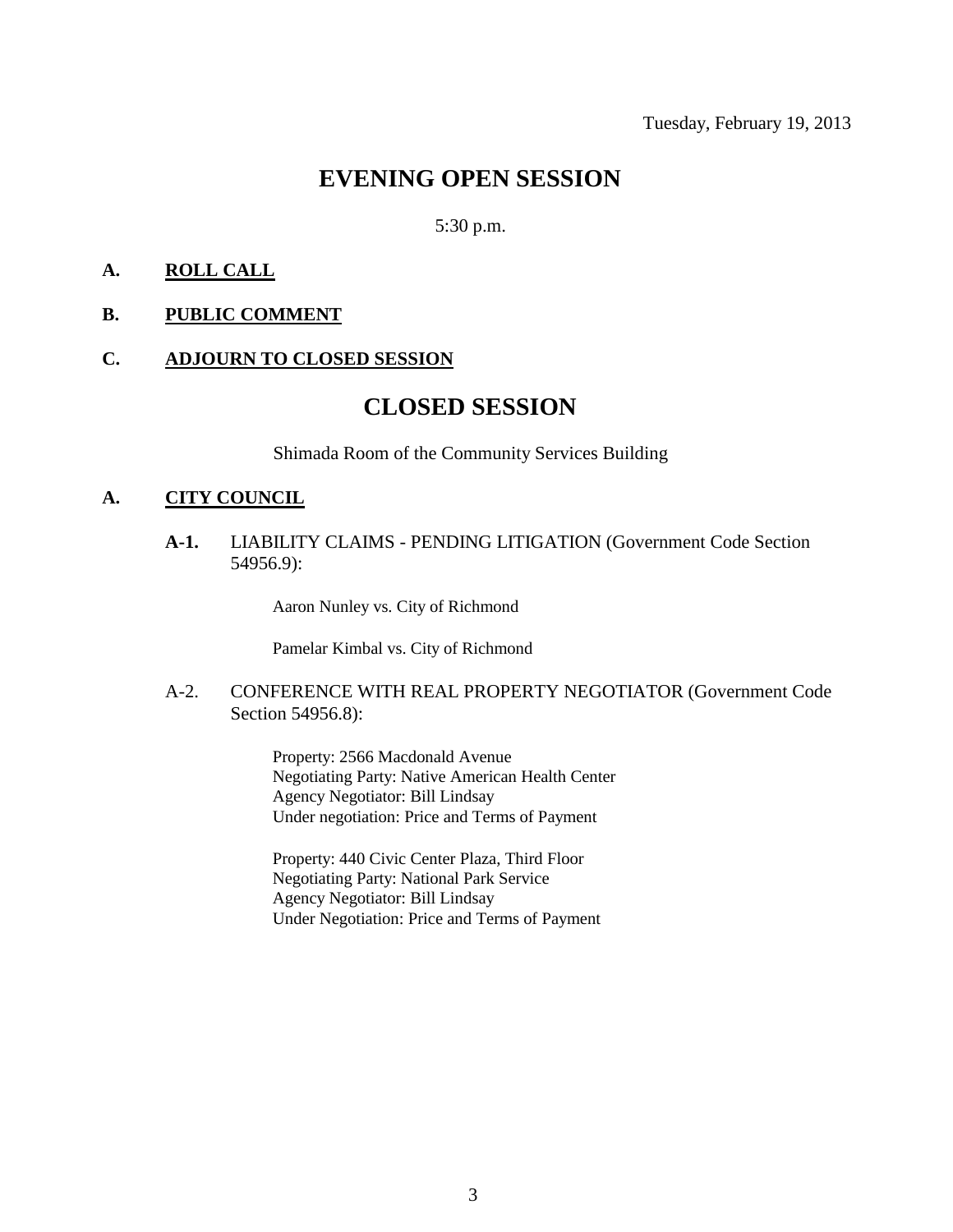# **REGULAR MEETING OF THE SUCCESSOR AGENCY TO THE RICHMOND COMMUNITY REDEVELOPMENT AGENCY AND RICHMOND CITY COUNCIL**

6:30 p.m.

- **A. PLEDGE TO THE FLAG**
- **B. ROLL CALL**
- **C. READING OF THE CODE OF ETHICS**
- **D. STATEMENT OF CONFLICT OF INTEREST**
- **E. AGENDA REVIEW**
- **F. OPEN FORUM FOR PUBLIC COMMENT**

### **G. PRESENTATIONS, PROCLAMATIONS, AND COMMENDATIONS**

**G-1.** RECOGNIZE Fred Jackson and Bobby Lee Bowens for their contribution to Black History in Richmond - Councilmembers Beckles, Myrick, and Mayor McLaughlin (620-6568).

### **H. REPORT FROM THE CITY ATTORNEY OF FINAL DECISIONS MADE AND NON-CONFIDENTIAL DISCUSSIONS HELD DURING CLOSED SESSION**

### **I. SUCCESSOR AGENCY TO THE RICHMOND COMMUNITY REDEVELOPMENT AGENCY CONSENT CALENDAR**

- **I-1.** ADOPT a resolution approving the Successor Agency to the Richmond Community Redevelopment Agency's Recognized Obligation Payment Schedule for the period July 2013 to December 2013 (ROPS 13-14a) pursuant to AB 1X26 and AB 1484 - Successor Agency to the Richmond Community Redevelopment Agency (Ted Ferrer/Patrick Lynch 307-8140).
- **I-2.** ADOPT a resolution approving a contract with Susan G. Mayer for management consulting services related to finance issues applicable to the Successor Agency to the Richmond Community Redevelopment Agency in an amount not to exceed \$104,000 and for a term extending to June 30, 2013 - Successor Agency to the Richmond Community Redevelopment Agency (Patrick Lynch/Chadrick Smalley 307-8140).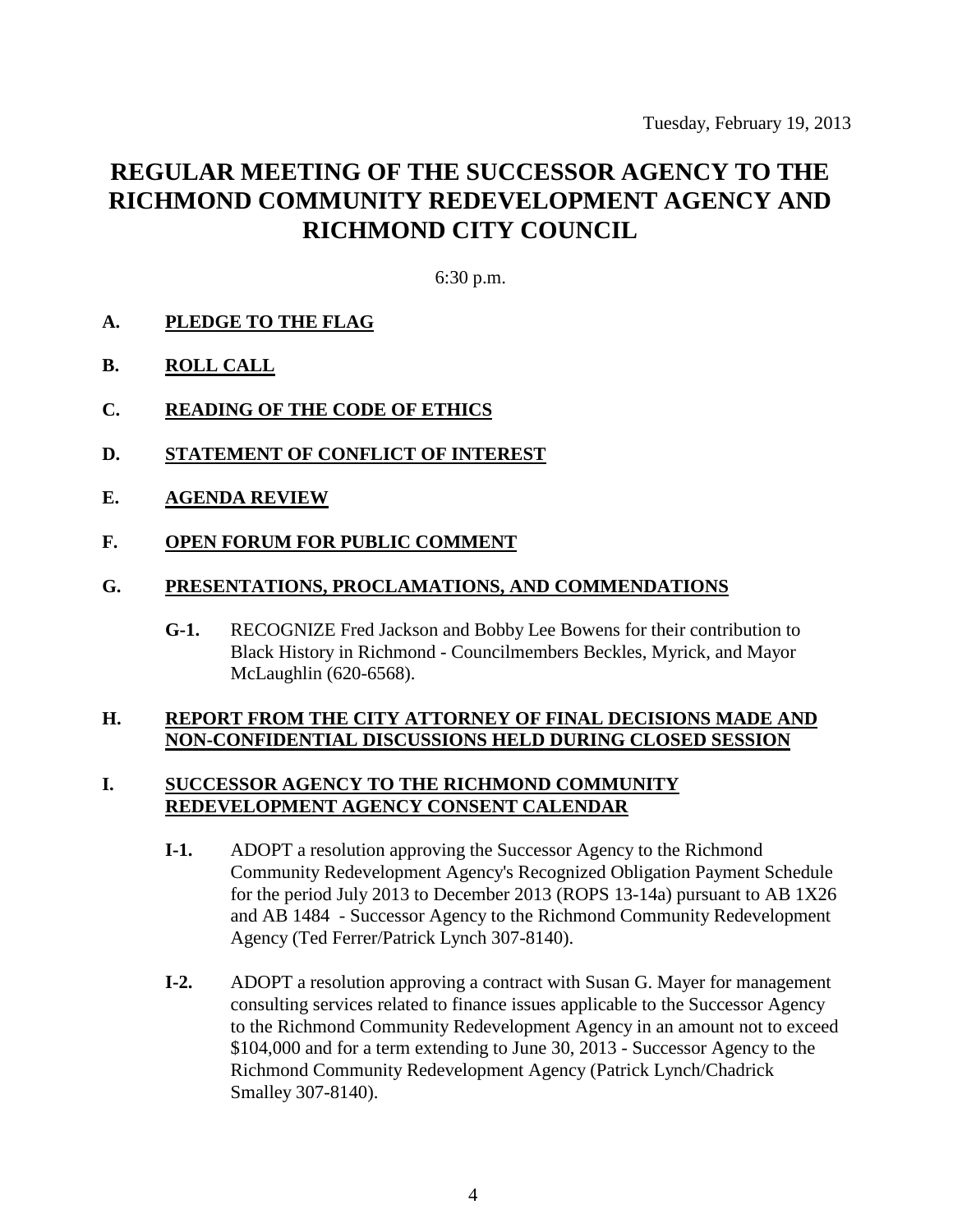**I-3.** ADOPT a resolution approving a contract with Robert Half International, Inc. for accounting and finance support for the Successor Agency to the Richmond Community Redevelopment Agency, for an amount not to exceed \$36,000 and for a term ending June 30, 2013 - Successor Agency to the Richmond Community Redevelopment Agency (Patrick Lynch/Chadrick Smalley 307- 8140).

## **J. CITY COUNCIL CONSENT CALENDAR**

- **J-1.** APPROVE standing orders with Hanson Aggregates and Dutra Materials to provide asphalt for paving and pothole repairs in an amount not to exceed \$2,000,000 per fiscal year, per vendor for five years - Public Works Department (Yader A. Bermudez 231-3008).
- **J-2.** APPROVE a second contract amendment with V.W. Housen & Associates in the amount of \$100,000, for a total amount of \$199,750, for the evaluation and technical review of the City's wastewater operations and capital improvement projects (as contracted by Veolia Water North America), and for technical review of the wastewater alternatives analysis currently being prepared by the East Bay Municipal Utility District Feasibility Study. The term of the contract is through June 30, 2014 - Engineering Services Department (Alan Wolken/Mary Phelps 621-1269).
- **J-3.** APPROVE an amendment to the original contract between the City of Richmond and Tatoe Installation, LLC, for services related to the maintenance of the 800 MHz and very high frequency (VHF) radios located in the City's fire stations, changing the expiration date to September 30, 2013, and increasing the payment limit to \$45,100 - Fire Department (Chief Michael Banks 307-8041).
- **J-4.** APPROVE emergency justification and contract with Midstate Barrier, Inc. to replace 200 feet of damaged metal beam guard railings (traffic safety barrier) along westbound Richmond Parkway at the Giant Road on-ramp in an amount not to exceed \$12,500 - Public Works Department (Yader A. Bermudez 231- 3008).
- **J-5.** APPROVE an amendment to the contract with Nichols Consulting Engineers, Chtd., for additional engineering consulting work for the final phase of the Via Verdi Restoration Project. The contract value will increase by \$136,500 for a total of \$2,035,500 and the term will be extended to June 30, 2014 - Engineering Services Department (Alan Wolken 307-8137/Tawfic Halaby 621-1612).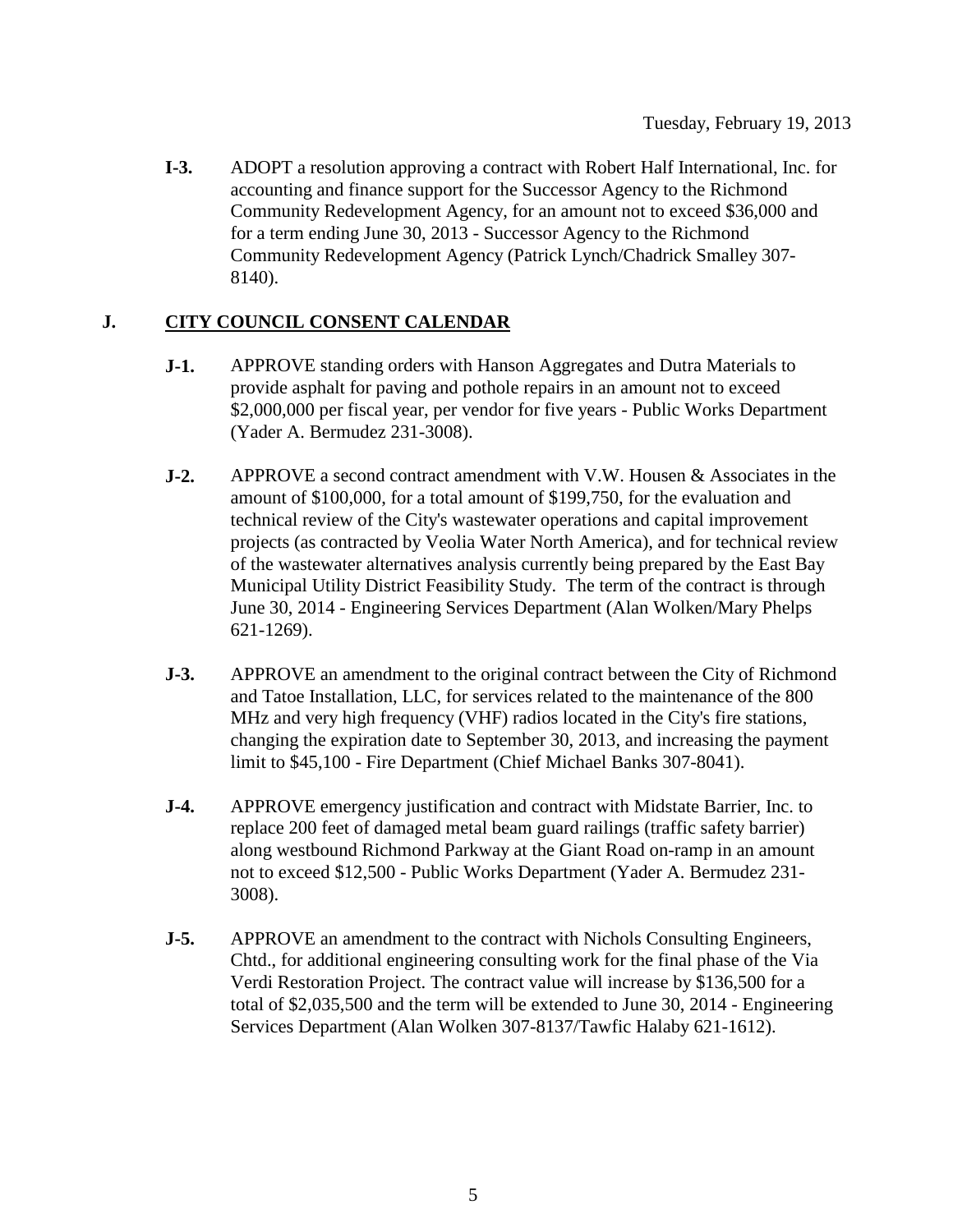- **J-6.** ADOPT a resolution approving the Enforcement Response Plan for the Source Control Program as required in the Federal Code of Regulations (FCR) Part 403.8, for identifying and documenting violations of wastewater discharge permits, the Sewer Use Ordinance, or any other pretreatment program standards or requirements - Engineering Services Department (Alan Wolken/Mary Phelps 621-1269).
- **J-7.** APPROVE the renewal of a lease agreement between the City of Richmond (as lessor) and the Parents Resource and More (PRAM), a California nonprofit corporation (as lessee), for the use of space at the Washington Field House building to provide programs and classes for 0-5 year old children and their parents. The lease is for a three-year term from January 1, 2013, through December 31, 2016, and has a rate of \$250 per month - Recreation Department (Keith Jabari 620-6791).
- **J-8.** APPROVE a contract with Wendy Driver-Guinn, dba Shortstop Management, LLC, for a total amount not to exceed \$27,000, to continue providing tennis instruction for the Recreation Department's Youth and Adult Tennis Program participants. The term of this contract will be for the period beginning April 1, 2013, and ending June 30, 2014 - Recreation Department (Keith Jabari 620- 6791).
- **J-9.** INTRODUCE an ordinance (first reading) amending the wages, salary, and compensation for the classification of Risk Manager (Salary Range No. 071A; \$9,240 - \$11,232/month) (increase of 3.3%) - Human Resources Management Department (Leslie Knight 620-6600).
- **J-10.** APPROVE the renewal of the contract with the Community Housing Development Corporation (CHDC) from March 20, 2012, through March 31, 2014, in the amount of \$25,425.51 to provide for the continuation of services and specific activities as described in the 2012/2013 Preliminary North Richmond Waste and Recovery Mitigation Expenditure Plan - City Manager's Office (Bill Lindsay 620-6512).
- **J-11.** ADOPT a resolution setting aside City Council Resolutions No. 93-08 and 94-08 and any permits, authorizations, and approvals for the Chevron Energy and Hydrogen Renewal Project and otherwise complying with the Writ of Mandate issued by the Superior Court in and for the State of California for the County of Contra Costa in CBE, et al., vs. City of Richmond, et al., Case No. N08-1429 - City Attorney's Office (Bruce Reed Goodmiller 620-6509).
- **J-12.** RECEIVE the Marin Clean Energy (MCE) community outreach and implementation plan - City Manager's Office (Bill Lindsay 620-6512).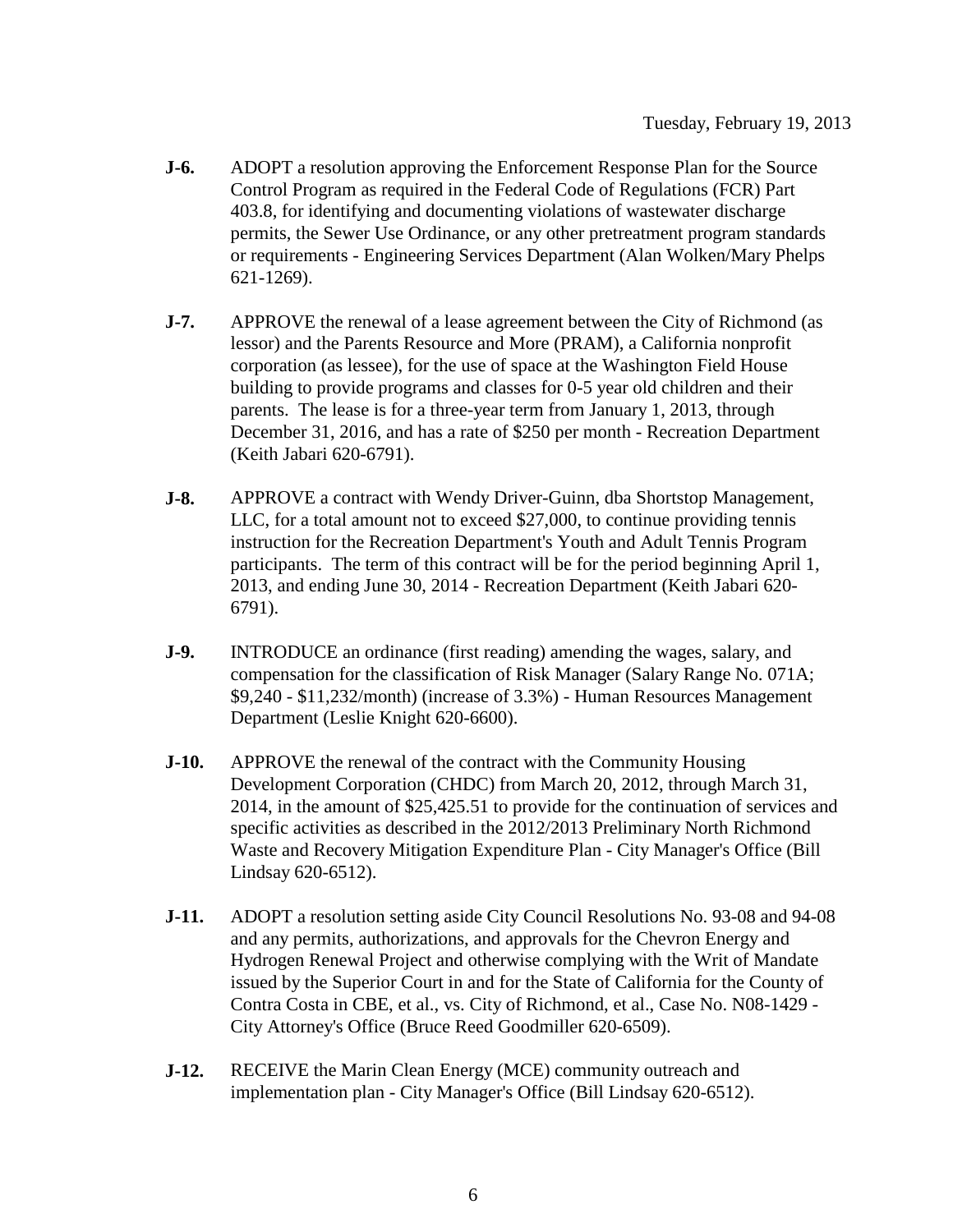- **J-13.** APPROVE the minutes of the January 29, 2013, and February 4, 2013, special meetings and the February 5, 2013, regular meeting - City Clerk's Office (Diane Holmes 620-6513).
- **J-14.** APPROVE the City Council 2013 Standing Committee, Regional Committee, Ad Hoc Committee, and Liaison position appointments - Mayor McLaughlin (620-6503).
- **J-15.** APPROVE the following appointments and reappointments: Arts and Culture Commission: Silvia Ledezma, new appointment, term expiring January 31, 2017; Historic Preservation Commission: Joan Pavilinec, new appointment, term ending July 31, 2017; Housing Advisory Commission: Helen Hall, incumbent, term expiring November 11, 2014; Human Rights and Human Relations Commission: Jasmine Jones, new appointment, term expiring March 30, 2016; Workforce Investment Board: Brian Garber, new appointment, no term expiration - Mayor McLaughlin (620-6503).
- **J-16.** RECEIVE the monthly report on the Richmond Municipal Sewer District for January 2013 - Councilmember Butt (236-7435).
- **J-17.** APPROVE the grant-funded purchase of office chairs from The Chair Place, as part of improvements being made to the line-up room at the Police Department headquarters, in an amount not to exceed \$8,500 - Police Department (Chief Chris Magnus 621-1802).
- **J-18.** ADOPT a resolution accepting \$496,000 in Priority Development Area Planning grant funds and authorizing the city manager to execute a funding agreement with the Metropolitan Transportation Commission for the South Shoreline Specific Plan and associated Program Environmental Impact Report - Planning and Building Services Department (Richard Mitchell 620-6706).
- **J-19.** APPROVE a contract with Opticos Design, Inc., in an amount not to exceed \$600,000, to be partially funded by a Priority Development Area (PDA) Planning Grant in the amount of \$496,000 received from the Metropolitan Transportation Commission, to prepare the South Shoreline Specific Plan and associated Program Environmental Impact Report - Planning and Building Services Department (Richard Mitchell 620-6706).

## **K. PUBLIC HEARINGS**

**K-1.** CONDUCT a public hearing to consider an appeal by William Randolph III, of the Planning Commission's denial of a project to subdivide the site, 5801 Knobcone Court, into four residential lots with one remainder parcel - Planning and Building Services Department (Richard Mitchell 620-6706).